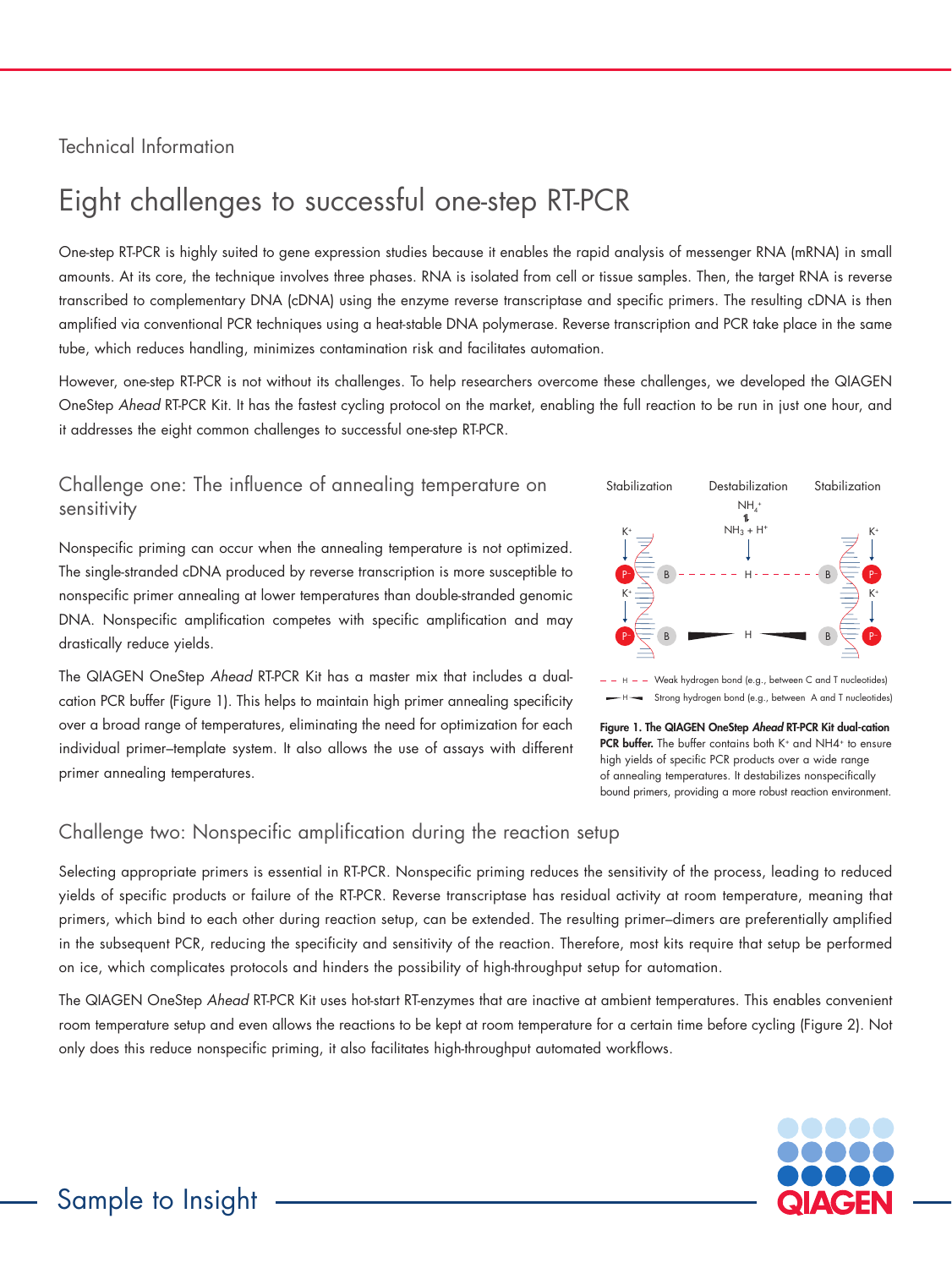

Figure 2. RT-PCR setup with the QIAGEN OneStep *Ahead* RT-PCR Kit is stable at room temperature. HeLa total RNA (10 and 1 pg) was used as a template for amplification of ACTB in triplicate. Reactions were either set up on ice or left at room temperature for the times indicated before analysis. With the QIAGEN kit, distinct, gene-specific bands are observed even after incubation for 2 h at room temperature (blue arrow).

### Challenge three: RNase contamination

RNA-cleaving RNase is widely dispersed in our environment. It is even present in large quantities on human skin. Therefore, even when considerable care is taken, RNase contamination of sample material can easily occur and potentially destroy the RNA in your sample. The QIAGEN OneStep *Ahead* RT-PCR Kit includes an RNase inhibitor that prevents the RNA decay caused by accidental RNase contamination.

#### Challenge four: RNA with secondary structures or high GC content

If the RNA in the sample material has complex secondary structures, the reverse transcriptase may stop or dissociate from the RNA template. The resulting truncated cDNA is then not amplified during PCR as it is missing the downstream primer-binding site. The reverse transcriptase can also skip over looped-out regions of RNA, which are then excluded from the synthesized cDNA, resulting in the amplification of RT-PCR products with internal deletions.

If the RNA has a high GC content, the tight association of RNA–DNA hybrids can interfere with primer binding and prevent DNA polymerases from progressing. In the PCR step, the reduced amount of cDNA results in lower sensitivity.

The QIAGEN OneStep *Ahead* RT-PCR Kit combines Omniscript® and Sensiscript® to ensure high affinity for any RNA template. In addition, a unique Q-Solution is provided as an optional additive that can be used for GC-rich amplicons (Figure 3).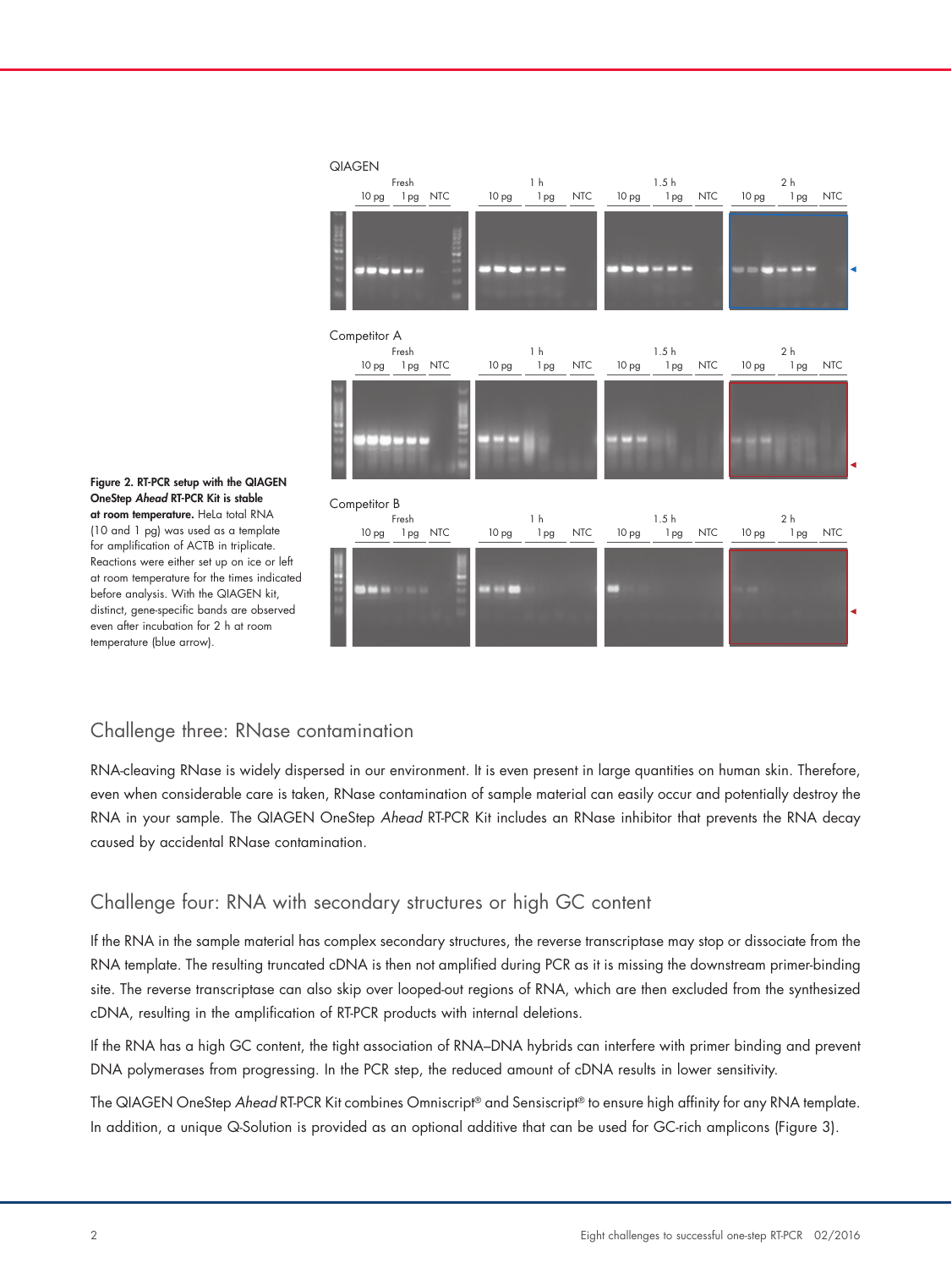

Figure 3. The QIAGEN OneStep *Ahead* RT-PCR Kit includes unique Q-Solution that reliably transcribes GC-rich RNA to cDNA. HeLa total RNA (100 ng) was used as the template for amplification of TNFRI (581 bp) with a GC ratio of 67.1%. Reactions were performed in triplicate, according to the suppliers' instructions. The green arrows indicate the specific product.

#### Challenge five: PCR-borne mutations

PCR amplification using normal *Taq* DNA polymerase is prone to a certain error rate in the DNA replication process. The typical point mutation rate is 1 in 9,000. Sequence accuracy is essential to gain insight into the biology of the sample. By adding an extra high-fidelity enzyme with 3' to 5' exonuclease proofreading activity, we've elevated the overall fidelity of the PCR step and improved the processivity, thereby allowing for the amplification of longer targets (up to 4 kb).

#### Challenge six: Pipetting errors

When pipetting colorless solutions on a large scale, e.g., into a 96-well plate, it can be very difficult to keep track of the solutions already added to each well. This kit offers a simple yet very effective solution: a visual pipetting control, consisting of an inert yellow dye that can be added to the master mix and a blue one to add to the template. When the template is pipetted into the master mix, the solution turns green. The dyes also serve as gel-tracking dyes during electrophoresis, eliminating the need to add gel-loading or tracking dye after cycling.



#### Challenge seven: False negative results

The absence of a band on your gel could mean the absence of the RNA target sequence – but it could also mean that something failed during PCR. To know with confidence whether the target RNA is absent or the PCR needs to be repeated, a positive control is needed for each experiment. For absolute certainty, a positive control would be needed in each single reaction. The QIAGEN OneStep *Ahead* RT-PCR Kit is optimized for duplex PCR and is able to co-amplify an internal positive control with every single reaction.

#### Challenge eight: Target RNA detection threshold

Low abundance mRNA can be difficult to detect. Some sample material may only contain minute amounts of the target RNA. In such cases, the chemistry of the RT-PCR reagents must be optimized for extremely high sensitivity – even to the picogram level. We have optimized the chemistry of the QIAGEN OneStep Ahead RT-PCR Kit solution to detect RNA contents as low as 1 pg. In addition, the 2.5x master mix allows for the input of more sample RNA.